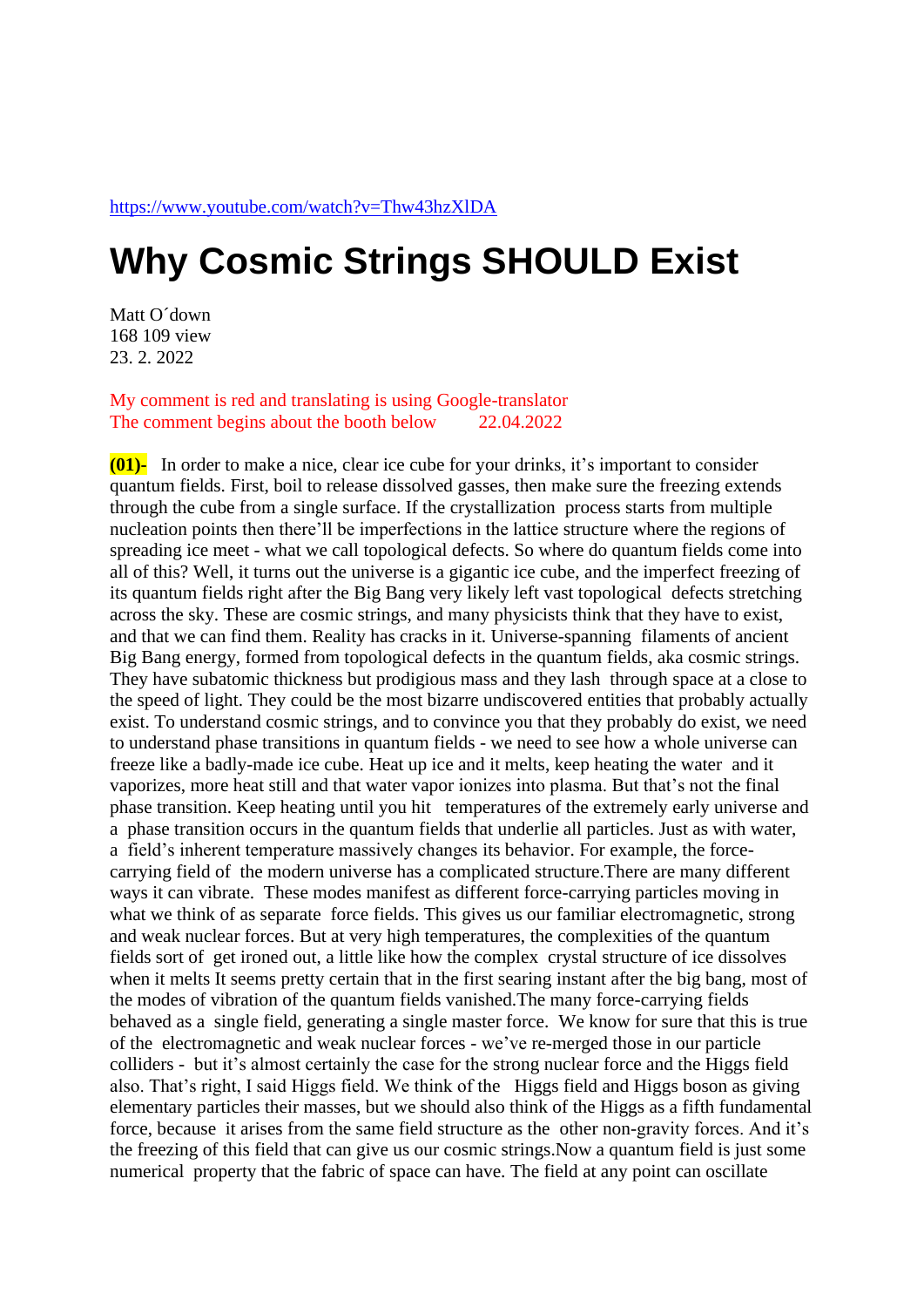around that value, and those oscillations can have quantized energy states. These vibrations can move through space, and we see them as particles.A field's numerical value is called its field strength and it depends on the amount of energy in the field, sometimes in complex ways. In the absence of particles, a field will always drop to the nearest minimum in energy this is the vacuum state of the field. In the early universe, the Higgs field had a very simple response to changes in energy, with a single minimum value, and even this vacuum state still contained a lot of energy. The shape of this so-called potential curve depends on the temperature. As the universe expanded and things cooled down, the Higgs field potential developed a bump. The lowest energy value was no longer a single number - instead new minima appeared around the old value. Actually, the Higgs field is really characterized by two numbers - a pair of field strengths, and so the new minimum formed a ring around the old minimum, resembling an item of festive Mexican headwear. So, quite suddenly the Higgs field everywhere in the universe found itself sitting at a higher energy than it needed. It was momentarily stable at that point, just like a ball sitting at the top of a hill. But the slightest quantum jiggle would send the ball, or the Higgs, rolling down in a random direction. And that's what happened. Here and there across the universe, the Higgs field started falling towards the new vacuum state - we call this vacuum decay. Neighboring points in a field drag on each other, pulling them towards the same value, just like how the magnetic dipoles in a ferromagnet drag each other into alignment.

…………………………………………………………………………………………………

**(01) -** To make a nice, clean ice cube for your drinks, it is important to consider quantum fields. First cook to release the dissolved gases, and then make sure that the freeze passes through the cube from one surface. If the crystallization process starts from multiple nucleation points, then there will be imperfections in the lattice structure where the areas of expanding ice meet - what we call **topological defects**. (from what ?, and what?). (The Early Universe after the Bang had to start its activity with a "boiling foam dimension" that had topological defects from the very beginning. Topological inhomogeneity [http://www.hypothesis-of-universe.com/docs/c/c\\_168.gif](http://www.hypothesis-of-universe.com/docs/c/c_168.gif) "boiling vacuum" 3 + 3D [http://www.hypothesis-of-universe.com/docs/c/c\\_428.jpg](http://www.hypothesis-of-universe.com/docs/c/c_428.jpg) moved to cosmic proportions even after "inflation" [http://www.hypothesis-of-universe.com/docs/c/c\\_222.jpg](http://www.hypothesis-of-universe.com/docs/c/c_222.jpg) Why? I don't know. But if so, it is precisely these defects that are the motive for the plot-full genesis of other states. As I have said elsewhere, the principle of alternating symmetries with asymmetries prevails here "at the beginning" - topological defects are proof of this. Before the Big Bang, there were no topological defects, maybe one but that was the Big Bang. Why ? I don't know… but it's clear that Bang was a jump-change state according to the symmetry rotation rule…). So where do quantum fields come from? (The "foam of curved dimensions" itself is already such a volume field jiné in each state of space-time other states "float", ie different in the sense of "set curvatures" of dimensions. Each field has a different curvature setting ...) Well, it turned out that the universe is the gigantic ice cube and the imperfect freezing of its quantum fields just after the big bang most likely left huge topological defects stretching across the sky. They are cosmic strings ( [http://www.hypothesis-of](http://www.hypothesis-of-universe.com/docs/c/c_362.jpg)[universe.com/docs/c/c\\_362.jpg](http://www.hypothesis-of-universe.com/docs/c/c_362.jpg) you say "huge" defects that stretch "the whole universe cosmic strings, but here you are confusing readers because, question: they are in your country, these *"cosmic strings stretching throughout the universe"* are identical to the strings in String Theory ?, where you describe strings as "strings **of Nothing**"?) and many physicists think they must exist and that we can find them. (So seek, seek…) Reality has cracks in it. Cosmic fibers-strings of ancient big bang energy, created from topological defects in quantum fields, or cosmic strings. They have a subatomic thickness but an amazing mass and they rush through space at speeds close to the speed of light. (You're probably talking about something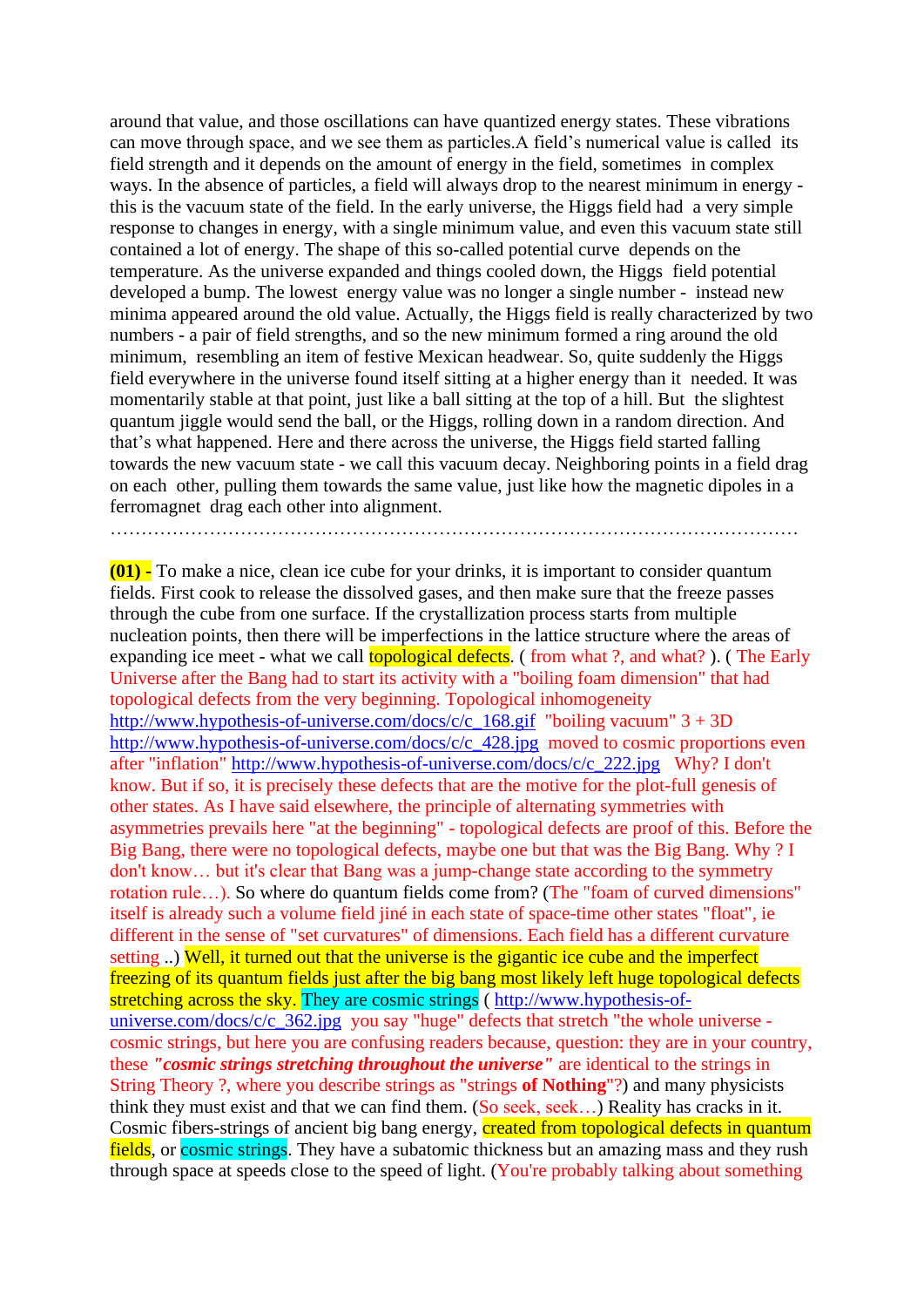other than stringers ...). These may be the most bizarre undiscovered entities that probably actually exist.

( Are you definitely making up fairy tales… "what are these cosmic strings made of"? ). To understand the cosmic strings and convince you that they probably exist, we need to understand the **phase transitions** in quantum fields - we need to see how the whole universe can freeze like a poorly made ice cube. Heat the ice and it melts, continue to heat the water and it evaporates, still warm and the water vapor ionizes to the plasma. But this is not the last phase transition. Continue warming until you reach the temperatures of the extremely early universe and a phase transition occurs in the quantum fields that underlie all particles. (This is a reasoning - an abstract view of the formation of particles of the same quality, as HDV presents only under a different thought filter. You call it a "phase transition," HDV calls it a "packing of dimensions" into a ball, which in a "grainy array of scattered packages" looks like a "phase transition," or a "jump" transition of a smooth dimension into a packed dimension transition. Similar to the "grain size" of the field, a passes to field b by changing the grain size under the same denominator of curvature - phase transition) As with water, the actual temperature of the field significantly changes its behavior. For example, the force field of the modern universe has a complicated structure. [http://www.hypothesis-of](http://www.hypothesis-of-universe.com/docs/c/c_344.jpg)universe.com/docs/c/c $\frac{344}{1}$ .jpg. There are many different ways it can vibrate. These modes (the mods are already the strings of the "Planck dimensions" of the cosmic string are something else, aren't they?) Are manifested as various particles carrying a force moving in what we consider to be separate force fields. (Exactly here you can see what "thought filter" contemporary physics looks at and what filter "essence" I use - HDV. I consider the force field to be "space-time of a certain curvature of dimensions  $3 + 3$ ", in which the packed ball "floats" -wave-wave package of packed dimensions = elementary particles The simplified image is here // I have no other, more suitable // [http://www.hypothesis-of](http://www.hypothesis-of-universe.com/docs/c/c_426.jpg)[universe.com/docs/c/c\\_426.jpg](http://www.hypothesis-of-universe.com/docs/c/c_426.jpg) ; [http://www.hypothesis-of-universe.com/docs/c/c\\_416.jpg](http://www.hypothesis-of-universe.com/docs/c/c_416.jpg) in the force field which represents the "basic grid  $3 + 3D$ ", a grid with low curvature, floating and vibrating elementary particles as packages made of dimensions, you have to put this into your imagination [http://www.hypothesis-of-universe.com/docs/c/c\\_416.jpg](http://www.hypothesis-of-universe.com/docs/c/c_416.jpg) ) This gives us our known electromagnetic, strong and weak nuclear forces. But at very high temperatures, the complexity of quantum fields somehow equalizes, a bit like how the complex crystalline structure of ice dissolves as it melts. It seems quite certain that in the first scorching moment after the Big Bang, most of the quantum field vibration modes disappeared. Many force-transmitting fields acted as a single field that generated a single main force. (Quantum field  $=$  grain size field  $=$  topological defects of curvature in the hungry surface .., this should be the idea of "used curvatures"  $3 + 3D$ .) We know for sure that this applies to electromagnetic and weak nuclear forces - we have merged them again in of our accelerator particles - but it is almost certainly the case with a strong nuclear force and a Higgs field. That's right, I said Higgs field. We think that the Higgs field and the Higgs boson give the elementary particles their mass, (My views are here: [http://www.hypothesis-of-universe.com/docs/aa/aa\\_188.pdf](http://www.hypothesis-of-universe.com/docs/aa/aa_188.pdf) ; [http://www.hypothesis-of-universe.com/docs/aa/aa\\_181.pdf](http://www.hypothesis-of-universe.com/docs/aa/aa_181.pdf) ; [http://www.hypothesis-of-universe.com/docs/aa/aa\\_176.pdf](http://www.hypothesis-of-universe.com/docs/aa/aa_176.pdf) ; [http://www.hypothesis-of-universe.com/docs/aa / aa\\_175.pdf](http://www.hypothesis-of-universe.com/docs/aa%20/%20aa_175.pdf) ) but we should also think of the Higgs field as the fifth fundamental force, (??) because it arises from the same field structure as other non-gravitational forces. (What do you call an "array structure"? A

mathematical structure from mathematical descriptions of an array? Or is it supposed to be a real-physical structure?). And just freezing this field can give us our cosmic strings. (Aha…; in the frozen vacuum you will have some kind of "objects" //observable through binoculars or a microscope// and these are the "cracks" in the  $3 + 1D$  space-time itself, ie the "cosmic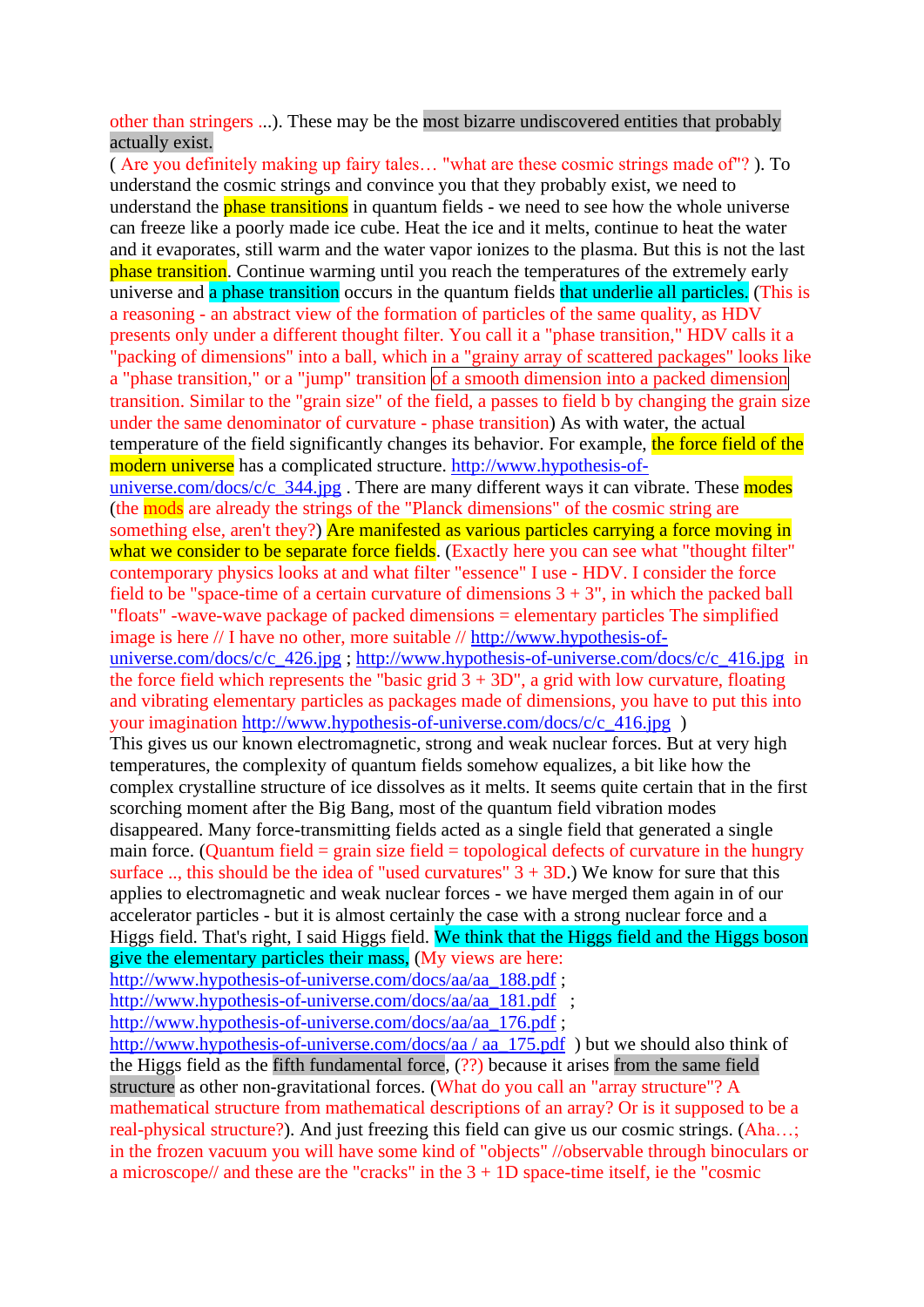strings", right?) Now a quantum field is just some numerical property that the structure of the universe can have. The array -smooth- at any point can oscillate around this value -wrap- and these oscillations can have quantized energy states (that is, the dimensions packed into quantum packs -float in the array- are "energy states"… **well, sure, already you speak by mouth HDV**.)

These vibrations can move (I have stolen pictures for this, eg [http://www.hypothesis-of](http://www.hypothesis-of-universe.com/docs/c/c_427.gif)[universe.com/docs/c/c\\_427.gif](http://www.hypothesis-of-universe.com/docs/c/c_427.gif) ; [http://www.hypothesis-of-universe.com/docs/c/c\\_424.gif](http://www.hypothesis-of-universe.com/docs/c/c_424.gif) ) space and we see them as particles (O.K., so you are already changing the view that "field" vibrations" // fields, which can be nothing but slightly curved space-time // are electronic particles and not some "Strings of Nothing.") The numerical value of a field is called the field strength and depends on the amount of energy in the field, sometimes in a complex way. In the absence of particles, the field always drops to the nearest minimum of energy - this is the vacuum state of the field. (Again, I have to point out that you are changing the filter of reasoning and perspective: that you finally consider both vacuum and the field as an environment = space-time dimension  $3 + 3D$ .) In the early universe, the Higgs field had a very simple response to energy changes, with only a minimum value, and even this vacuum condition still contained a lot of energy. (Because it contained "dimension curvatures" and…, and **each dimension curvature is "mass = field = energy**." The principle of dimensional curvature is mass-creating !!!!!! **It is HDV**.) The shape of this so-called potential curve depends on temperature . As the universe expanded and things cooled, the **potential** of the Higgs field **grew.** (And how does the potential "grow" in the universe? I understand it in mathematics, but not in the Universe, "**potentials**" fly around the universe there?) The lowest energy value was no longer a single number - instead it appeared around the old value ehm) new minima. The Higgs field is actually characterized by two numbers - a pair of field forces, and so the new minimum created a ring around the old minimum resembling a piece of ceremonial Mexican headdress. So all of a sudden, Higgs' field everywhere in the universe found itself at a higher energy than needed. It was stable for a moment, like a ball sitting on top of a hill. But the slightest quantum fluctuation would send the ball or Higgs down in a random direction. And that's what happened. Here and there across the universe, the Higgs field began to decline toward a new state of vacuum - we call this vacuum decay. (Creativity knows no bounds, but it oscillates to fairy tales…; what is the "disintegration" of the vacuum? It's like a "rupture" of dimensions? A vacuum can be either just a "flat cp" or a grainy spacetime; "Can only expand). Adjacent points ? in the field pull each other, and attract (??) them to the same value, just as the magnetic dipoles in ferromagnets pull each other into alignment. …………………………………………………………………………………………………

**(02)-** So, when vacuum decay started at one point neighboring points were dragged to the same part of the Higgs minimum. A bubble of this lower vacuum energy was nucleated, and it expanded at the speed of light. Many bubbles would have started at different places across the universe, and when the bubbles found each other and merged, the old, high-energy vacuum was completely erased. Or mostly erased. Just as with ice, topological defects should have formed where these bubbles met. Our ice cube forms sheets, but our Higgs field formed strings. Remember that the vacuum decayed in a random direction towards this circular valley. That means we can ascribe an angle to every point in space defining the relative value of the two components of the Higgs field. We'll call that the phase angle. Across a single expanding region of decaying vacuum, the phase angle would have been similar because these points were all pulled in the direction of the initial nucleation event. But independent bubbles may have very different phase angles. When bubbles met, the Higgs phase angle at the boundary tried to rotate to line up. This led to textures of slowly shifting phase angles across the universe. But if multiple bubbles join with different phase angles then sometimes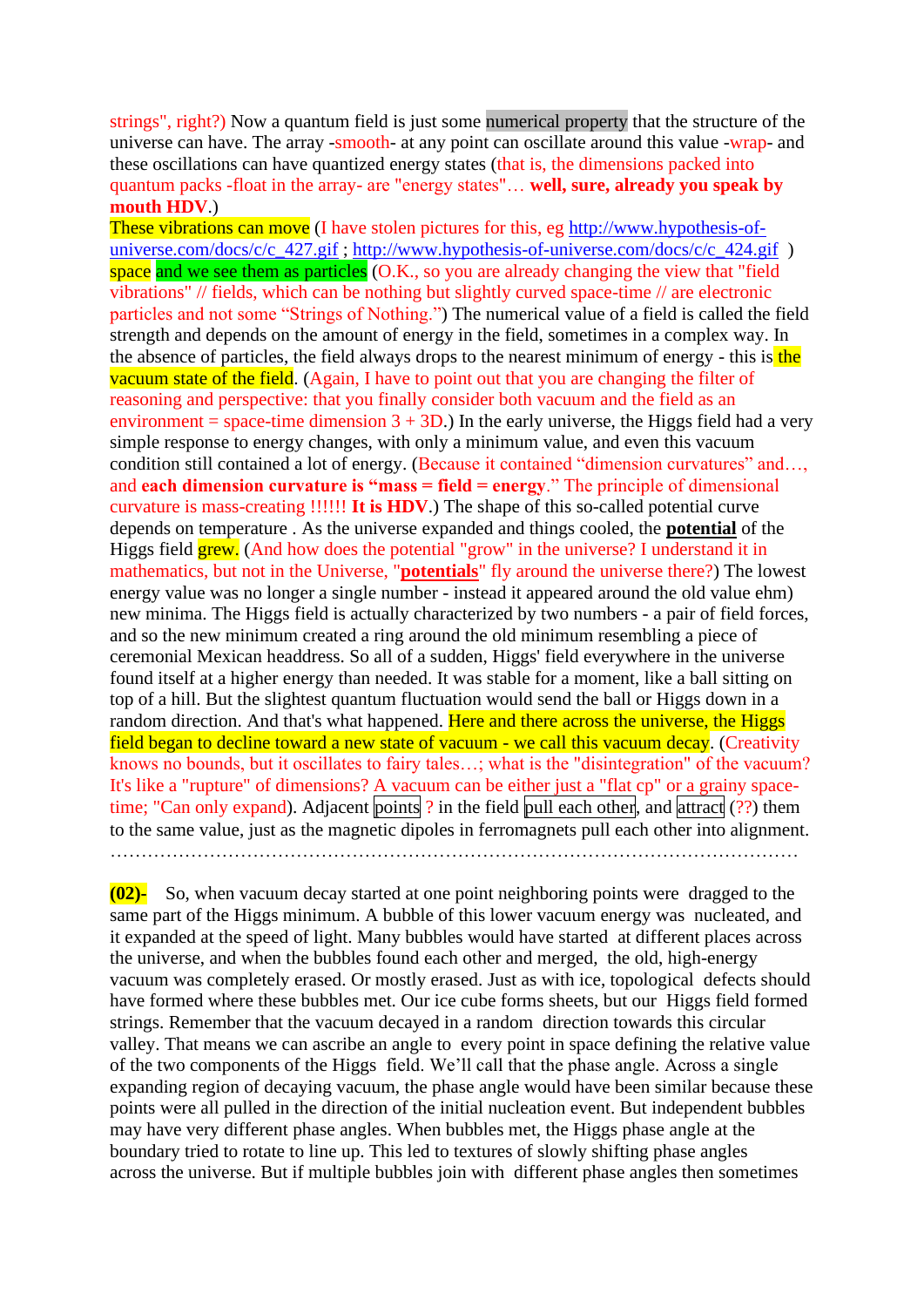the lowest energy approach to lining up the phase angles is for them to vary smoothly around a loop - a 2-pi rotation of the phase angle around the intersection. And that left a knot somewhere inside the loop where the fields couldn't align.The Higgs field at the center of that knot was forced to take on the Higgs value at the top of the potential hill rather than the valley. It became a fossil of the ancient, high-energy vacuum that would persists into the modern universe.This sort of swirly topological defect is called a vortex, and we see 2-D versions everywhere from cyclones to swirls of hair on your head. But in a 3-D space, like, you know, actual space, this sort of defect manifests as a cylindrical swirl around a central line. And that central line is our cosmic string. Other topological defects may be possible. For example, a zero-dimensional, point-like topological defect would be a magnetic monopoles, which we talked about recently. There are also ways to produce 2-D defects called domain walls, but that's for another time. OK, so we've managed to freeze the quantum fields amidst the first bawlings of the baby universe and woven some cosmic strings. What do they look like and what do they do? Those phase angles really do prefer to line up, which means the loops around the defect tighten as much as they can. The filament of high vacuum energy is squeezed it down to one-ten-trillionth the width of a proton. And yet it still holds an incredible amount of energy, which gives it the mass of the planet Mars for every 100 meters of length. And these things are long. They started as long as light can travel between the nucleation event and the completion of vacuum decay and then the expanding universe stretched them up to the size of the observable universe. We actually expect multiple nucleation events in each causal horizon, potentially leading to dozens of cosmic strings in a network across the universe. Unlike the topological defects in ice, cosmic strings move and vibrate. They are also under pretty insane tension, so vibrations travel along them at near the speed of light. This inevitably leads to collisions between segments of strings– either two distinct strings or two sections of the same string. When this happens either the two segments pass straight through each other, or they switch partners - they intercommute. If a straight string collides with itself it can cut out a loop. Then, if the loop intersects with itself again, it forms two smaller loops, chopping up into smaller and smaller loops. But larger and larger loops keep forming from the original giant cosmic strings. Over time, the size of the largest loops increases, while at the same time populating the universe with their chopped-up offspring. Once intercommutation occurs, a pair of "kinks" is formed in each of the newly formed strings speed away from each other along the string at near the speed of light. They're whipped back and forth by the oscillating string, and the incredible mass in the kinks causes them to radiate gravitational waves. In this way cosmic strings shed energy, and so they slowly decay away. Eventually they vanish as the Higgs field smooths itself out across the filament. The smaller the loop size the quicker they evaporate, so the breaking up of loops accelerates their demise. OK, that's what cosmic strings do. Now, how do we find them, assuming they exist? Well let's start with these gravitational waves. That radiation should be emitted in beams in the direction of oscillation of the string, so we might see flashes as these beams pass over our gravitational wave observatories.

………………………………………………………………………………………………….

**(02)-** So when the decay of the vacuum (??) began at one point, the neighboring points were dragged to the same part of the Higgs minima (Vision of an illustration fairy tale). The bubble from this lower vacuum energy was nuclear and expanded at the speed of light. (The bubble expanded. In what ?, and of what the bubble was?, Of energy ?, i.e. of matter. However: matter must be a "collapsed site of collapsed dimensions of space-time", so if it expands, it means "rapidly unpacking" those curved dimensions in a bubble "and… and this is a visionview of the right reality of inflation, when" space-time " that the foamy vacuum exploded sharply. ). Many bubbles would start in different places in space, and when the bubbles were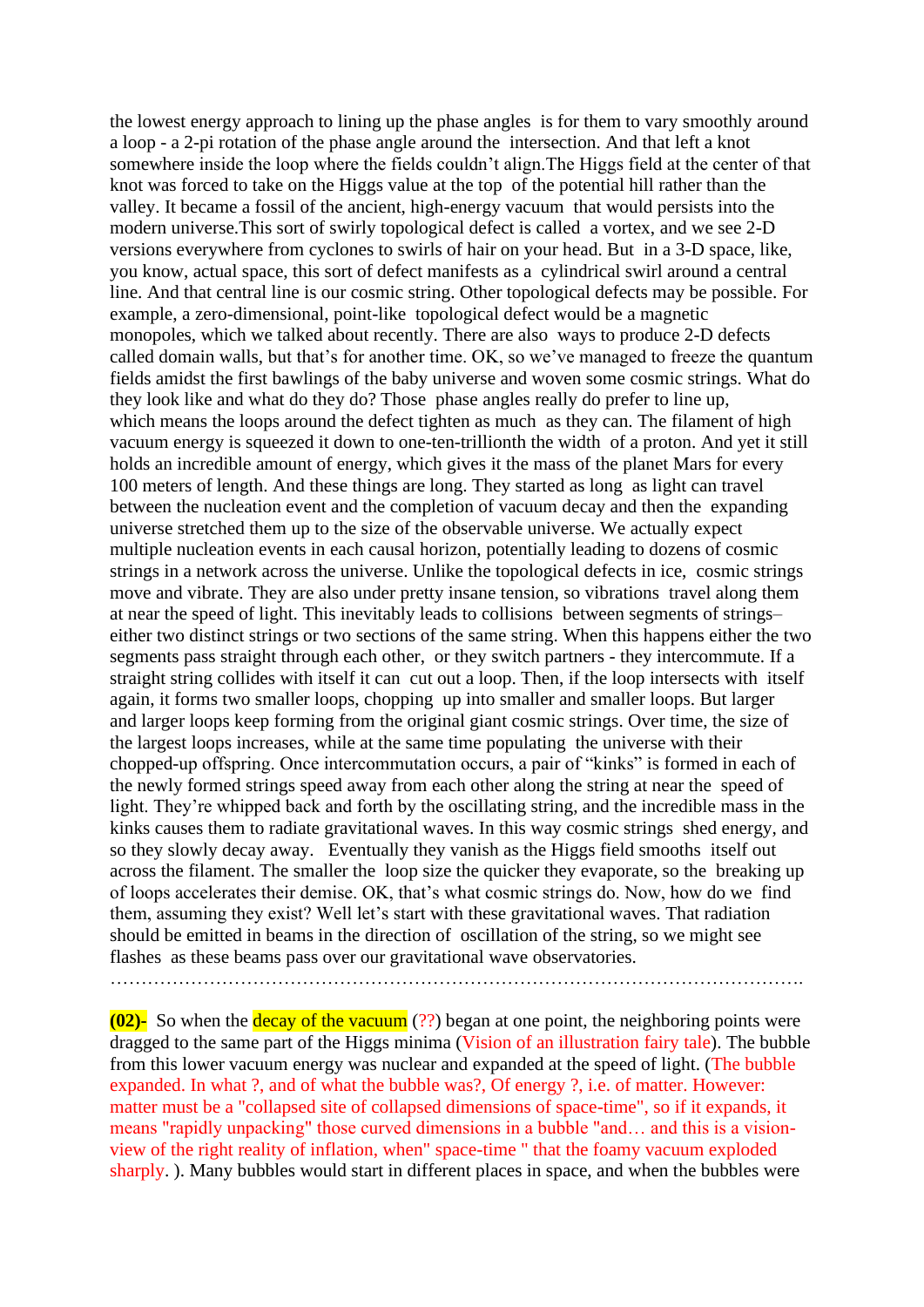found and combined, the old high-energy vacuum was completely erased. Or mostly deleted. As with ice, topological defects should form where these bubbles meet. Our ice cube is made up of plates, but our Higgs field is made up of strings. (? Strings of "what"? Of what ".. then a pile of strings is a higgs-field? And why not as a wavy state of dimensions, where in that chaotically wavy field there are dense localities of undulating dimensions of two spatiotemporal quantities . [http://www.hypothesis-of-universe.com/docs/c/c\\_029.jpg](http://www.hypothesis-of-universe.com/docs/c/c_029.jpg) why strings "from Nothing" when they can be "packages" of packed dimensions ??) Remember that the vacuum was extending in a random direction towards this circular valley. (illusory fairy tales based on mathematical considerations) This means that we can assign to each point in space an angle defining the relative value of the two components of the Higgs field. We will call it the phase angle.

(So you take a space [which is 3 dimensions of length] and you "pin" an angle to each point on the dimension and thus you have "defined" two components of the higgs-field ??? What is this nonsense? I assign "corners" to each point and I have devils and thus [higgs] Hell) Across a single expanding region of a decaying vacuum, the phase angle would be similar, because all these points were drawn in the direction of the initial nucleation event. But independent bubbles can have very different phase angles. When the bubbles met, Higgs' phase angle at the boundary tried to turn to align. (I don't understand this idea…) This led to textures of slowly shifting phase angles across space. (So again the question: what are the strings in String Theory and what are the strings in the galactic structure of the universe? Is it the same or what?) But if more bubbles combine with different phase angles, then sometimes the lowest energy approach to align the phase angles it consists in that it changes continuously around the loop - the rotation of the phase angle (?) around the intersection by 2 pi. And that left a knot somewhere inside the loop, (? [http://www.hypothesis-of-](http://www.hypothesis-of-universe.com/docs/c/c_411.jpg)

universe.com/docs/c/c  $411.jpg$ ) where the field couldn't align. The Higgs field at the center of this node was forced to take on the Higgs value at the top of the potential hill rather than in the valley. It became a fossil of the ancient high-energy vacuum that persists in the modern universe. (Well, I don't feel like thinking in "your" thoughts. This kind of spiral topological defect is called a vortex ? [Http://www.hypothesis-of-universe.com/docs/c/c\\_286.gif](http://www.hypothesis-of-universe.com/docs/c/c_286.gif) ;? http://www.hypothesis-of-universe.com/docs/c/c 245.jpg ) and we see 2-D versions everywhere from cyclones to hair swirls on your head. But in 3D space, like, you know, real space, this kind of defect manifests itself as a cylindrical vortex around the centerline. And that centerline is our cosmic string. Other topological defects may be possible. For example, a zero point topological defect would be the magnetic monopoles we talked about recently. There are also ways to create 2-D defects called domain walls, but other times. Okay, so we managed to freeze the quantum fields in the middle of the first roars of the children's universe and weave some cosmic strings.

(Did you-physicists or the Universe weave them?) What do they look like and what do they do? These phase angles really prefer alignment, (when the curvatures of the spatiotemporal dimensions already change), which means that the loops around the defect tighten as much as they can. The high-vacuum fiber is compressed to ten-thousandths of a proton's width (fiber…, strings…, strings ..., loops? I don't understand "what" Matt is saying here yet). And yet it still contains an incredible amount of energy, which gives it the mass of the planet Mars for every 100 meters in length. And these things are long. They began as long as light could travel between the nucleation event and the completion of the vacuum decay, and then the expanding universe stretched them to the size of an observable universe. In fact, we expect multiple nucleation events in each causal horizon, potentially leading to cosmic chains across the universe. Unlike topological defects in ice, cosmic strings move and vibrate. They are also under quite insane voltage, so vibrations propagate across them at speeds close to the speed of light. This inevitably leads to collisions between string segments - either two different strings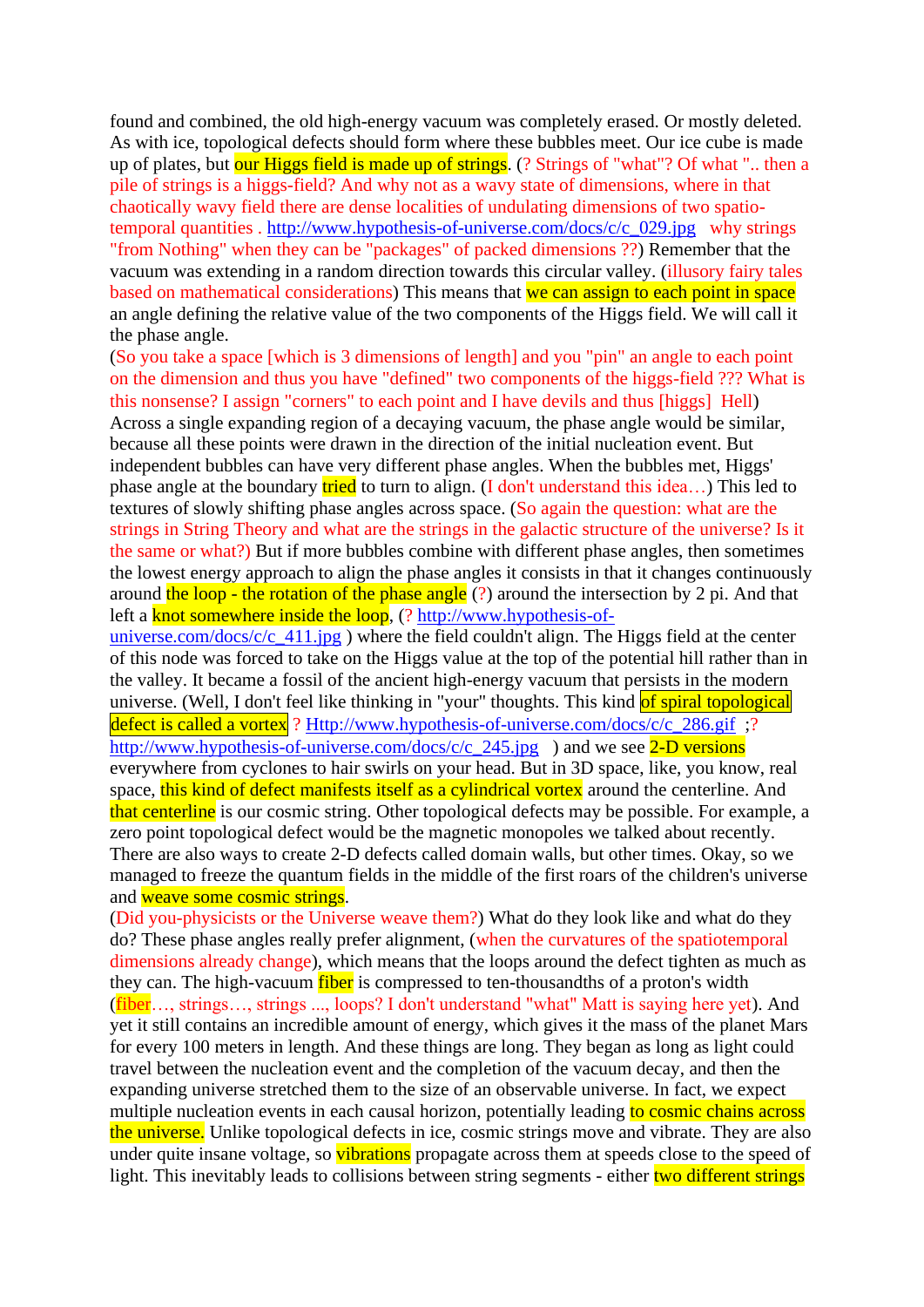or two sections of the same string. When this happens, either the two segments go directly through each other, or they exchange partners - they intercomute. **If** a straight string collides with itself, it may cut out a loop. Then, **if** the loop intersects with itself again, it creates two smaller loops that cut into smaller and smaller loops. But the original giant cosmic strings still form larger and larger loops. Over time, the size of the largest loops increases and at the same time populates the universe with its chopped offspring. Once intercomutation occurs, a pair of "nodes" are formed in each of the newly formed strings, which move away from the string at a speed close to the speed of light.

The oscillating string is whipped here and there and incredible matter (or weight?) In the wrap, it causes the gravitational waves to emit. In this way, cosmic strings release energy, and thus slowly decay. Finally, it disappears when the Higgs field smoothes over the thread. The smaller the size of the loop, the faster they evaporate, so the decay of the loop accelerates their extinction. Okay, that's what cosmic strings do. And now, how do we find them, provided they exist? (Matt performed here an *ideological vision* that literally don't understand, but how damn close is to my concept, all that describes [thread ... Strings ... Strings ...Smarks ... nodes] are certain locations of the branch of networks  $3 + 3$  dimensional space-time) Let's start with these gravitational waves. (Even the gravitational waves are the deformation of the space-time itself, ie the curvature of its dimension). This radiation should be emitted in the rays in the direction of oscillation of the string, so we could see flashes when these rays pass through our gravitating wave observations.

…………………………………………………………………………………………………..

**(03)-** These are likely too weak to be seen at our current detectors such as LIGO, but future detectors such as LISA might be sensitive enough. Then there's the Pulsar Timing Array - as we've described previously, it detects gravitational waves by looking for irregularities in the period of the fantastically regular flashes of light from pulsars.It also has the potential to spot the tell-tale signals from gravitationally radiating kinks in cosmic strings. Strings in space strings. The other way to spot cosmic strings also relies on a gravitational effect: gravitational lensing - which is the warping of background light sources due to the space-time warping effect of gravity. When a massive object sits between us and a distant light source, it bends all passing rays of light inwards, so focusing them towards us. We can see multiple images or even a ring surrounding that lens. A cosmic string would also deflect light towards itself, but that can only lead to a pair of split images, and that could potential leave a chain of split images across the sky. No such chain has yet been detected, but upcoming gigantic all-sky surveys may give us the data that we need to find these. Now if we do find a cosmic string, there's one other point of confusion we'd need to settle. Is this a cosmic string, or is it a cosmic superstring? You've probably heard of string theory - we've certainly talked about it enough on this show. It's perhaps the most established candidate for a theory of everything a theory that brings together all physics as we know it. The fundamental building blocks of the theory are these subatomic 1-dimensional filaments called, fittingly, strings. The strings of string theory have nothing to do with the cosmic strings that I described. For one thing, they're ridiculously tiny instead of universe-sized. However the universe may have found a way to confuse the two. Many physicists think that in the extremely early universe the socalled inflationary epoch expanded the subatomic into the cosmic. Some of these stringtheoretic strings may have been stretched to universe-size by that event. Now those are called cosmic superstrings, and annoyingly they behave like "regular" cosmic strings in many ways - like the gravitational waves and the lensing. But there are differences. While cosmic strings almost always intercommute when they collide, cosmic superstrings are far more likely to pass straight through each other, which reduces the rate of chopping up. They can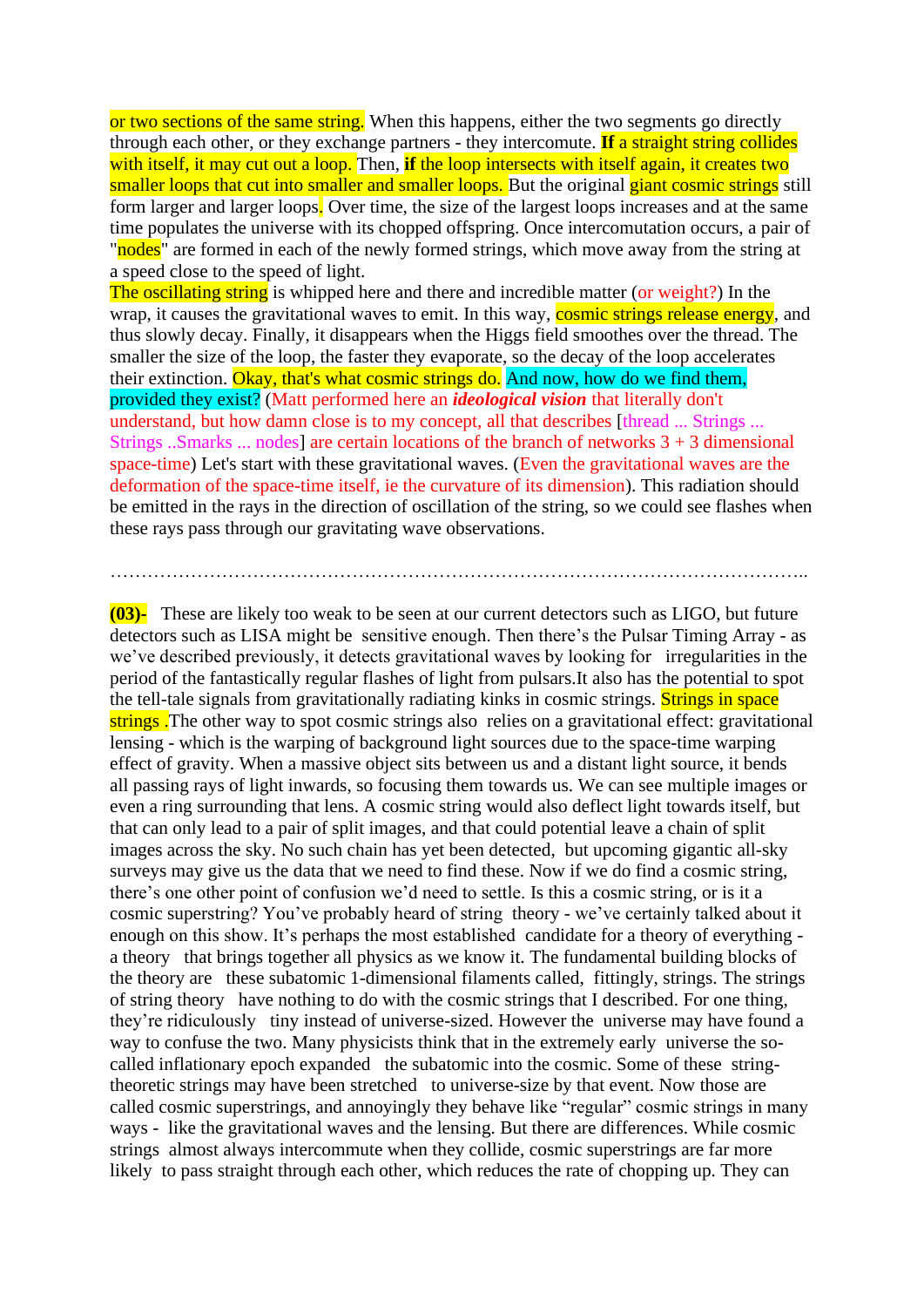also form junctions, specifically where two different types of superstring meet and combine to form a third, connected string which is, in a sense, a combination of the two. This gives us a potential way to distinguish our cosmic string-type. If one of these superstring junctions does any gravitational lensing, it should produce a six-part image, perhaps with a parade of split pairs approaching it. Observation of such a junction would be the best - dare I say only evidence to date in support of string theory. We also expect cosmic superstrings to decay less quickly because they don't chop into loops as fast. That means they should result in a stronger gravitational wave background, and possibly a distinct gravitational wave signature. Now we haven't actually found cosmic strings or superstrings …yet. But our searches have given us bounds on the range of allowed tensions–and therefore energies–of these things. And we have to keep looking, because it's very possible that the universe is riddled with veins of its primordial vacuum. If we can find one who knows what we'll learn? We may discover truths about the origins of the universe, or the nature of quantum fields, or the validity of string theory. Many murky mysteries may become as clear as a well-made ice cube. I mean, what better way to see its inner workings of the universe than to find a crack in the fabric of spacetime.

…………………………………………………………………………………………………

**(03)-** These are probably too weak to be seen in our current detectors such as Ligo, but future detectors such as Lisa may be sufficiently sensitive. Then there is Pulsar Timing Array - as described earlier, detects gravitational waves by looking for irregularities in the period of fantastic regular flashlights of pulsars. It also has the potential to record signals from gravitational radiation. Strings in space strings. The second way to notice cosmic strings is also based on gravitational effect: gravitational lens - which is the deformation of light sources in the background due to space-time deformation effect of gravity. When a massive object is sitting between us and the remote source of light, it bends all the passing rays of light in, so it focuses towards us. We can see more images or even ring around this lens. The cosmic string would also deviate light together, but it can only lead to a pair of divided images, which could potentially leave the string of divided images across the sky. (Does the author of the "chain" macro -object of galactic sizes or microobjet in the sense of 10-44 m micro-size ... So far, the interpretation did not understand the interpretation) (?) No such string has yet been detected, but the upcoming gigantic full-air surveys can provide us with data that. We need to find them. Now when we find a cosmic string, there is one more confusion that we would have to solve. Is it a cosmic string, or is it a cosmic superstrun? You probably hear about string theory - we certainly talk about it in this program. It is perhaps the most respected candidate for all - theory that combines all physics as we know it. (??) Mathematical abstraction Which "produces" strings out of nothing ... ha-ha-ha). The basic building blocks of theory are these subatominary one-dimensional fibers called, concisely, strings. Strings Strings Theory have nothing to do with the cosmic strings I described. (Ahasah, so finally understood Matt O'Down).

First, they are ridiculously small instead of space-size. However, the universe might have found the way these two confesses. Many physicists think that in the extremely early universe, the so-called inflation epoch extended subatomic things to cosmos. Some of these strings of theoretical could be stretched into space-size events. (Then "" What Strings Are "?) Now they are called cosmic superstruh and uncomfortably in many ways behave like "ordinary" cosmic strings - such as gravitational waves and lenses. But there are differences. While cosmic strings almost always intercomputs when they collide, it is much more likely that the space superstrums pass through themselves, which reduces mowing speed. They can also form crossroads, specifically where two different types of Superstrun meet and combine to form a third, combined string, which is in a sense combination of both. This gives us a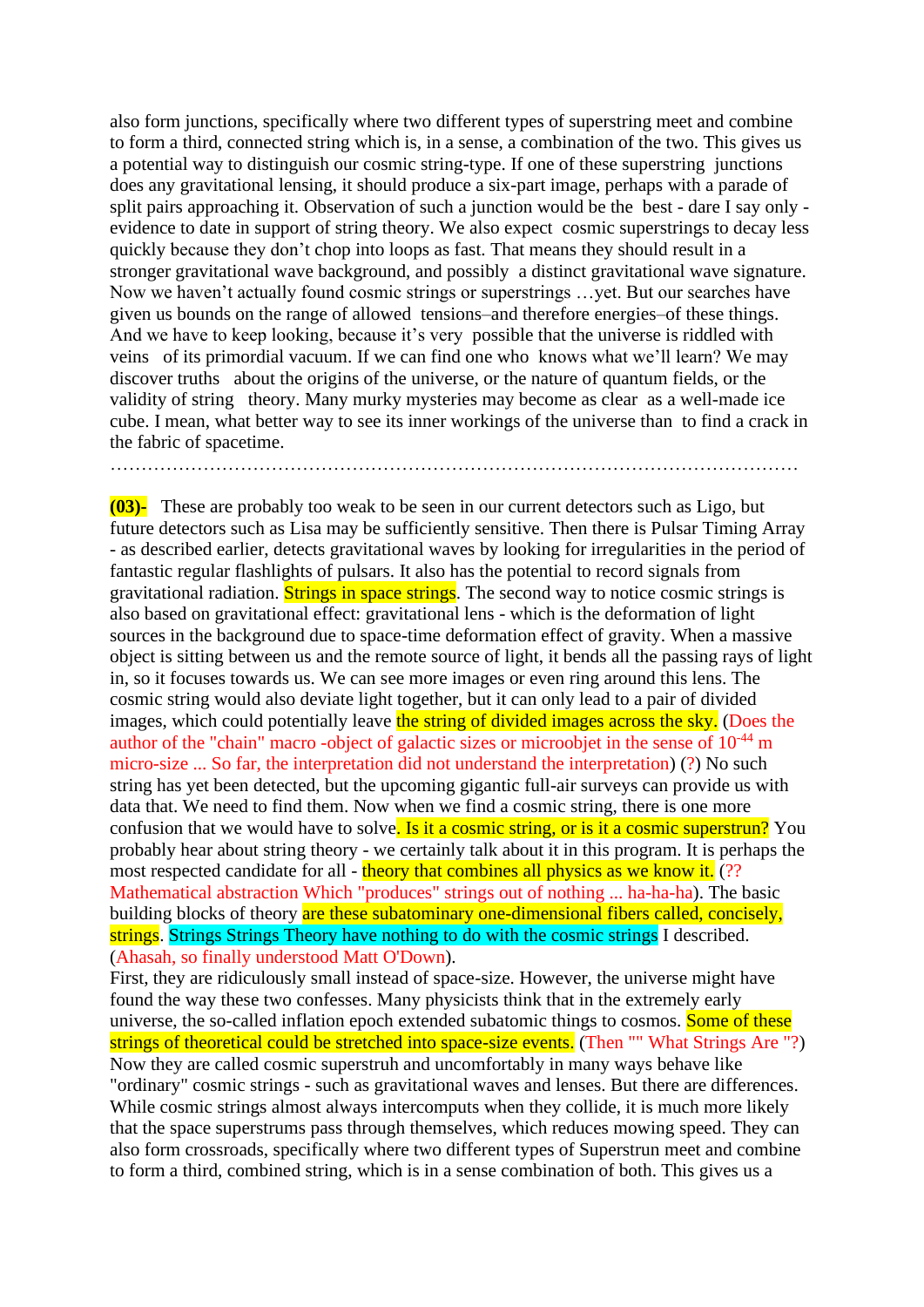potential way to distinguish our type of cosmic chain. If one of these superstrunk connections performs a gravitational lens, it should create a six-part image, possibly with the parade of split couples approaching it. (These are fairy tales). The observation of such a connection would be best - I dare to say only - proof to support the theory of strings. Also, we expect that the cosmic superstrums will break less quickly because they are not so fast to loops. This means that they should result in a stronger background of gravitational waves and perhaps a significant signature of gravitational waves. Now we did not find cosmic strings or superstrouses ...yet. But our search gave us the limit of the permitted voltage - and therefore energy - these things. And we have to look further, because it is very possible that the universe is interwoven by the veins of its prima vacuum. If we find someone who knows what we learn? We can discover truths about the origin of the universe or about the nature of quantum fields or the validity of the string theory. Many dark mysteries can be clear as a wellmade ice cube. I want to say what a better way to see his internal functioning of the universe than to find cracks in space-time structure. (Better will find crack in the thinking of physicists ... thus finally think about HDV.)

………………………………………………………………………………………………… I believe that my thoughts will be understood and will continue with smart brains improved and improved, thank you Josef Navrátil, [j\\_navratil@volny.cz](mailto:j_navratil@volny.cz) Czech Republic

**Addition** 

 $\rightarrow$ 



Václav Vavryčuk - Dark Energy: Reality or Fiction? (KS Time 9.2.2022) 2 052 VIEW 23. 2. 2022 35 Do not like Share Impose Lliontv 30 thous. customers Recording a discussion contribution listed 9. 2. 2022 under the Semicological Section Seminar, topic: Dark Energy: Reality or Fiction? The lecture is devoted to dark energy, which is one of the most encumbered and constraopering concepts in contemporary

cosmology. Originally, dark energy was **introduced by** Albert Einstein (( still the tendency of